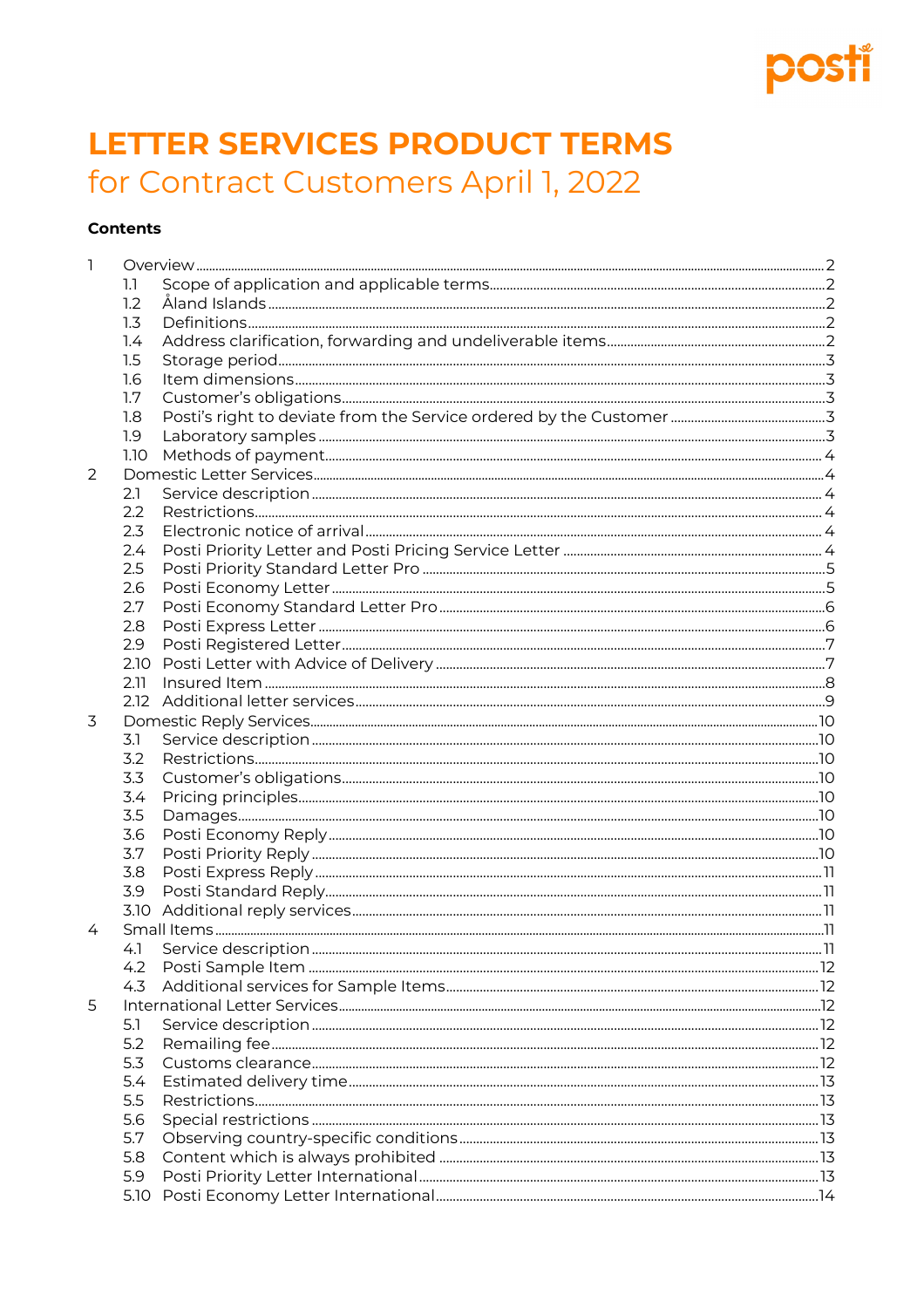## <span id="page-1-0"></span>**1 Overview**

## <span id="page-1-1"></span>**1.1 Scope of application and applicable terms**

These Product Terms shall be applicable to Posti Ltd's (hereinafter "Posti") Letter Services ("the Services") as of April 1, 2022. The Services are available to corporate and organizational customers in mainland Finland and their use requires a contract with Posti. In addition to the Product Terms, the Services are subject to the contract concluded between Posti and the Customer as well as Posti Ltd's General Contract Terms ("General Contract Terms") valid at any given time and the legislation applied to the product (the Finnish Postal Act, the Finnish Act on Road Transport Contracts or the Universal Postal Convention).

## <span id="page-1-2"></span>**1.2 Åland Islands**

Items containing goods and addressed to the region of Åland Islands must include the documents required by Customs. In addition, the sender must also submit the information concerning the item's contents, sender and recipient electronically before sending the item.

## <span id="page-1-3"></span>**1.3 Definitions**

**A mailing batch** is a batch of a single Customer consisting of a single service that is submitted to Posti on the same day and entered in the same mailing list under the same customer number.

**A mailing list** is an electronic channel for ordering letter and marketing service products. Information indicated on the mailing list is transferred to the contract customer's invoice.

**Advance order** is information provided on a batch in advance that helps to allocate mail handling and delivery resources and ensures that the service level agreed for the delivery is realized.

**Item Tracking**: Each item may be assigned individual tracking in which case the progress of the item is entered in the system at different phases of the handling process. The Customer may check the status of an item with the aid of an item ID.

**SDR** shall mean a Special Drawing Right as determined by the International Monetary Fund, the value of which is composed of various currencies (IMF Special Drawing Right).

## <span id="page-1-4"></span>**1.4 Address clarification, forwarding and undeliverable items**

Posti primarily delivers domestic letter items to the address in mainland Finland provided by the sender. If the service selected by the Customer includes the address clarification, Posti shall forward the item to the recipient's new address without a separate fee. If the item does not entail the address clarification, the item shall be forwarded only if the recipient or the Customer has separately agreed on this service (Information Service).

Posti shall deliver the items to Åland Post Ab in the Åland Islands and, in international services, to the postal operator of the destination country. The delivery of items and other handling, such as address clarification, forwarding and storage period, vary according to the destination country.

Undeliverable letters are returned to the sender if the sender's address information is marked on the cover of the item. Undeliverable items are processed according to the product terms of the item and the General Contract Terms.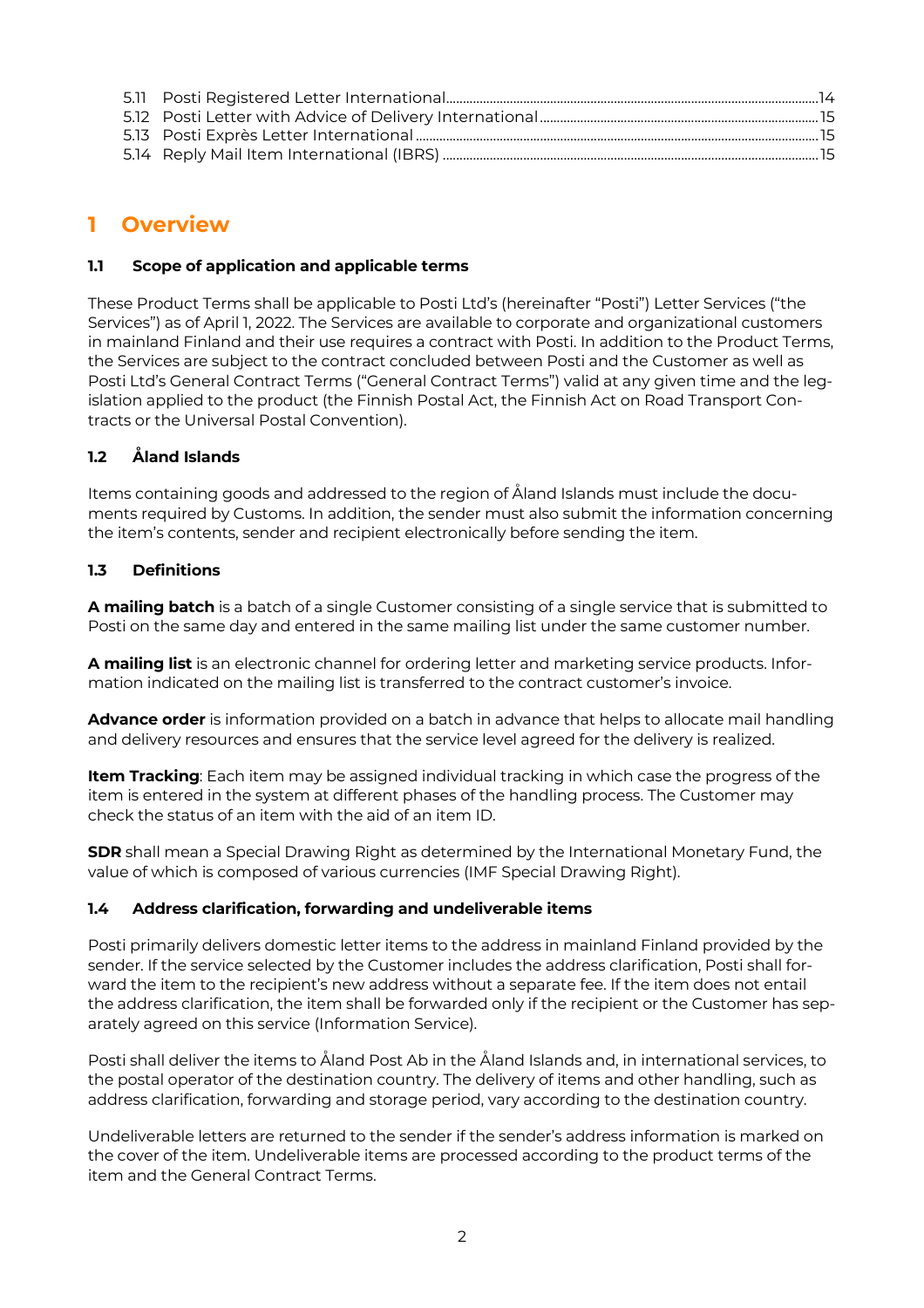## <span id="page-2-0"></span>**1.5 Storage period**

Items to be picked up from an outlet are stored at the relevant outlet for two (2) full calendar weeks. Forwarding from outlet to outlet will not extend the combined storage period.

## <span id="page-2-1"></span>**1.6 Item dimensions**

The maximum and minimum dimensions of items are detailed in the price list and/or the mailing instructions.

## <span id="page-2-2"></span>**1.7 Customer's obligations**

In addition to what has been stated in the General Contract Terms, the Customer must comply with Posti's mailing or other instructions when using the Services and instruct the sender to comply with them. The Customer shall be responsible for ensuring that correct and up-to-date name, address and payment information and any other markings required by the Service are indicated on items. The name and Finnish mainland address of the sender must always be indicated on items in the event that they need to be returned.

The Customer must use Posti's online service for submitting advance order information for those services that require an advance order.

The Customer is responsible for the accuracy of the information submitted to the mailing list or another ordering channel and for ensuring that the quantity and weight information of the items correspond to the mailing batch or the single item.

If the Customer has breached Posti's terms or instructions and this results in additional work or other costs, Posti shall be entitled to charge from the Customer an Additional Handling Fee as per the Tariffs and Rates and/or the costs incurred.

In the event that the level of preparations for which the Customer is responsible is not carried out or an advance order provided by the Customer is not realized or if the items have not been mailed according to Posti's instructions, Posti cannot guarantee the service level agreed for the service.

By agreeing to these Product Terms, the Customer gives its subcontractors the right to sort a mailing batch and its address data using Posti's Sorting Service without separate authorization. In order to use Posti' s Sorting Service, the printing, posting or print-out house operating as a subcontractor of the Customer is required to have a valid agreement on its use with Posti.

## <span id="page-2-3"></span>**1.8 Posti's right to deviate from the Service ordered by the Customer**

Posti has the right to deviate from the Service ordered by the Customer if the Services selected by the Customer are in conflict with each other or the item. Posti aims to carry out the Service in a way that secures the benefit of the Customer. In case of a conflict, Posti may amend the product or additional services.

If the Customer's item does not comply with the requirements of the product selected by the Customer (e.g. in terms of item size), Posti shall be entitled to process and invoice the item as a Service whose characteristics correspond to those of the Customer's item or return it to the sender.

The Service level agreement (SLA) shall not apply to situations caused by reasons other than those attributable to Posti, such as an error in the address or Change of Address, fixed-term forwarding or mail delivery interruption cases.

## <span id="page-2-4"></span>**1.9 Laboratory samples**

If an item contains laboratory samples, the Customer shall be responsible for ensuring that the substance delivered for transport has been categorized and packed in accordance with the Act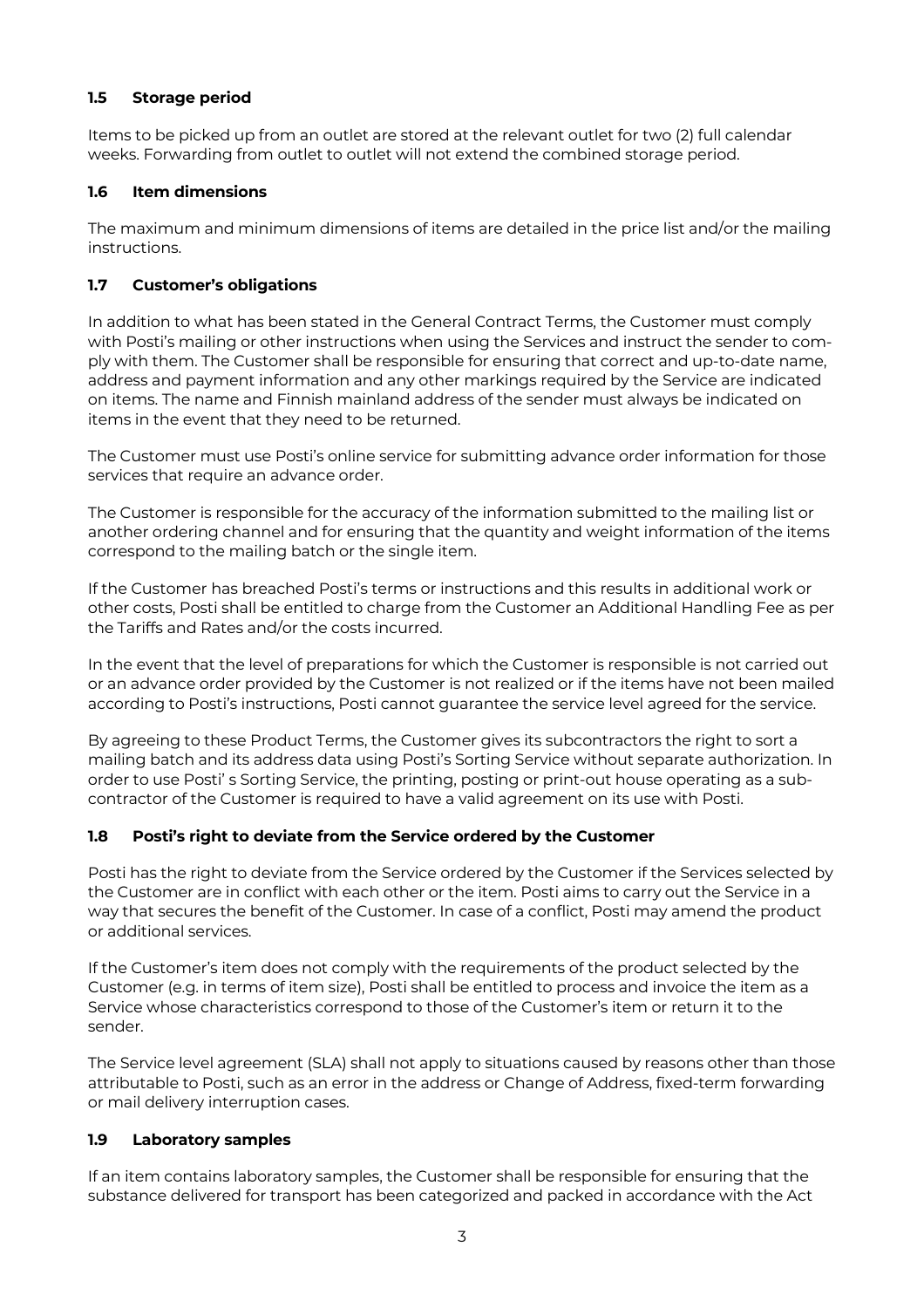on the Transport of Dangerous Goods (719/1994), that the package has correct markings and that the name and category of the substance and other required details are entered correctly in the necessary documents. The Customer must instruct the sender to comply with Posti's terms and conditions as well as specific instructions on sending laboratory samples. The contact details of the sender and the Customer must be indicated on each item.

## <span id="page-3-0"></span>**1.10 Methods of payment**

The methods of payment available at any given time are specified in the price list. The method of payment chosen by the Customer may affect the available range of services or the price of the Service.

## <span id="page-3-1"></span>**2 Domestic Letter Services**

## <span id="page-3-2"></span>**2.1 Service description**

Domestic letter services can be used for sending personal messages within Finland. Items are protected by the secrecy of correspondence. The maximum weight of a letter item is 2 kg. Letter items undergo address clarification and are forwarded to the recipient's new mail address without a separate fee, unless otherwise stated in the service information. If the item cannot be delivered, it will be returned without a separate fee to the Finnish mainland return address indicated by the sender on the envelope. Ordinary letters are delivered in Posti's delivery service on weekdays (Mon–Fri) unless the delivery days are service-specifically defined. If the item is handed over only in exchange for a signature or if the item cannot be delivered due to its size, the recipient is sent a notice that the item can be picked up at a Posti outlet. Letter services are governed by the Finnish Postal Act.

Posti's responsibility for the delivery time ends when the item has been delivered or the notice of arrival has been sent to the recipient.

## <span id="page-3-3"></span>**2.2 Restrictions**

The content of items is restricted as specified in Posti's General Contract Terms.

## <span id="page-3-4"></span>**2.3 Electronic notice of arrival**

Electronic notice of arrival (SSI) is mentioned separately in connection with the products for which it is available. SSI is available only if the Customer and Posti have separately agreed on the service and on electronic data transfer. The sender shall be responsible for conveying the correct contact details of the recipient to Posti and for the possibility to deliver the message concerning the notice of arrival to the recipient via the message channel in question (e.g. an SMS to a mobile phone, an email or a paper notice to the recipient's delivery address). The sender is also responsible for informing the recipient of their obligation to pay for the international costs of receiving messages abroad. An electronic notice of arrival cannot be linked to items addressed to the Åland Islands or to a Corporate Postal Code.

## <span id="page-3-5"></span>**2.4 Posti Priority Letter and Posti Pricing Service Letter**

## **Service level agreement**

Priority Letter items posted on weekdays (Mon–Fri) in accordance with Posti's instructions are delivered to recipients primarily by the second weekday following their mailing date, and at least 97% of the items no later than on the third weekday following their mailing date.

Pricing Service Letter items are delivered to recipients primarily by the second weekday following their pricing date, and at least 97% of the letters no later than on the third weekday following their pricing date.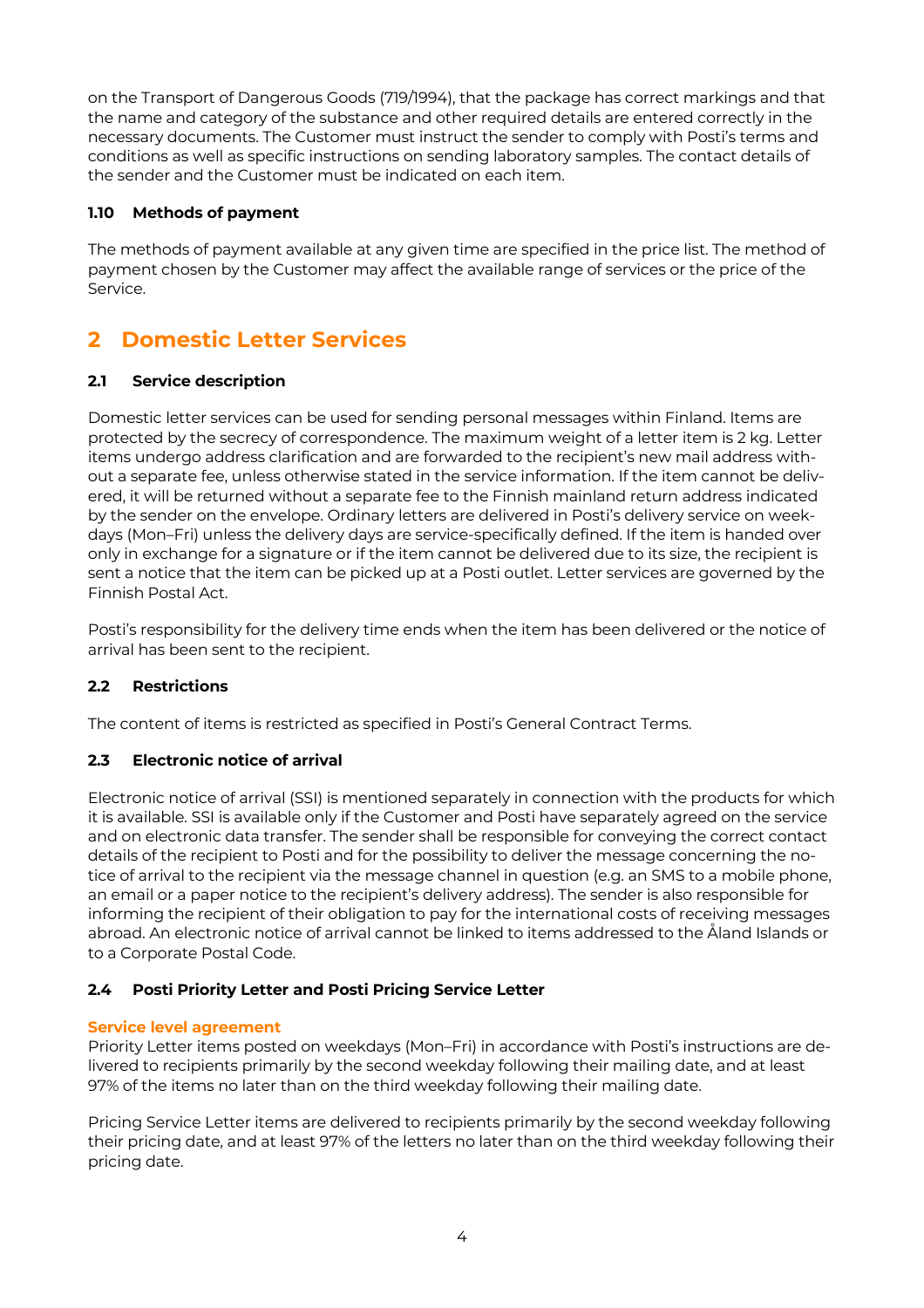### **Damages**

Compensation for damage can be paid if it can be verified that the damage occurred when Posti was responsible for the item. The progress of a regular letter cannot be tracked and, consequently, it is usually not possible to determine its reception, progress or delivery retrospectively. In accordance with the Finnish Postal Act, the maximum compensation for the loss, damage or delay of a regular letter is EUR 50 per letter. The principles of damage compensation are specified in the General Contract Terms.

### **Pricing principles**

The pricing is based on the quantity, weight, batch size and payment method of items.

#### **Additional services**

Cash on Delivery (not the Pricing Service Letter), Maxi Size (only for items stamped with a franking machine).

#### <span id="page-4-0"></span>**2.5 Posti Priority Standard Letter Pro**

#### **Service level agreement**

Priority Standard Letter Pro items posted on weekdays (Mon–Fri) in accordance with Posti's instructions are delivered to recipients primarily by the second weekday following their mailing date, and at least 97% of the items no later than on the third weekday following their mailing date.

If the Additional Handling additional service is added to the item, the delivery of the Priority Standard Letter Pro item according to the service level agreement cannot be guaranteed.

The use of the Priority Standard Letter Pro service requires using the Sorting Service, adding the 2D code provided by the Sorting Service to the letter and that the items are suitable for Posti's mechanical handling.

#### **Damages**

Compensation for damage can be paid if it can be verified that the damage occurred when Posti was responsible for the item. The progress of a regular letter cannot be tracked and, consequently, it is usually not possible to determine its reception, progress or delivery retrospectively. In accordance with the Finnish Postal Act, the maximum compensation for the loss, damage or delay of a regular letter is EUR 50 per letter. The principles of damage compensation are specified in the General Contract Terms.

#### **Pricing principles**

Pricing is based on the quantity, weight, size and processability of items as well as preparations made by the sender.

#### **Additional services**

Additional Handling

## <span id="page-4-1"></span>**2.6 Posti Economy Letter**

#### **Service level agreement**

Economy Letter items posted on weekdays (Mon–Fri) in accordance with Posti's instructions are delivered to recipients primarily by the fourth weekday following their mailing date, and at least 97% of the items no later than on the fifth weekday following their mailing date.

#### **Damages**

Compensation for damage can be paid if it can be verified that the damage occurred when Posti was responsible for the item. The progress of a regular letter cannot be tracked and, consequently, it is usually not possible to determine its reception, progress or delivery retrospectively. In accordance with the Finnish Postal Act, the maximum compensation for the loss, damage or delay of a regular letter is EUR 50 per letter. The principles of damage compensation are specified in the General Contract Terms.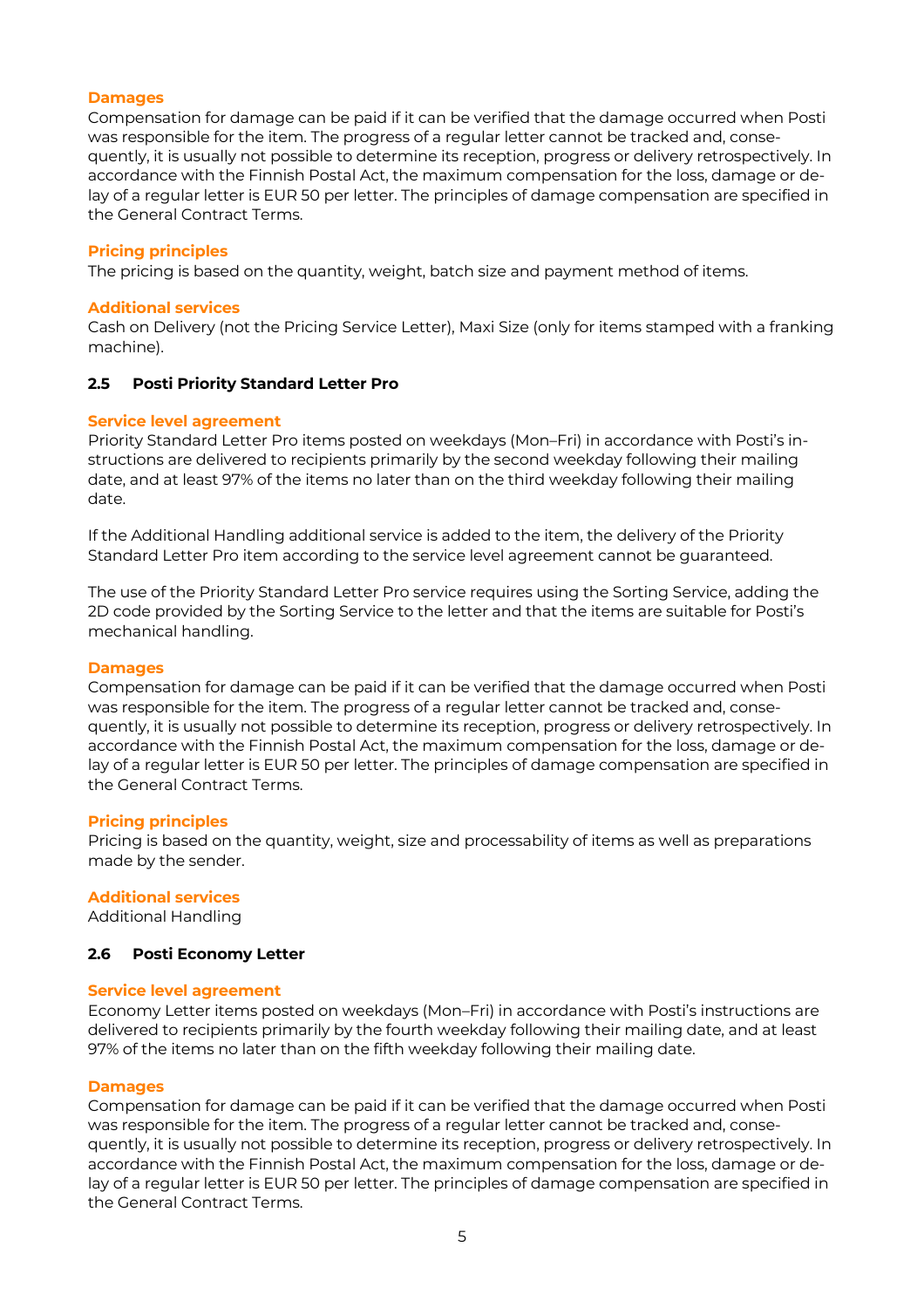## **Pricing principles**

The pricing is based on the quantity, weight, batch size and payment method of items.

#### **Additional services**

COD (Cash on Delivery)

## <span id="page-5-0"></span>**2.7 Posti Economy Standard Letter Pro**

#### **Service level agreement**

Economy Standard Letter items posted on week-days (Mon–Fri) in accordance with Posti's instructions are delivered to recipients primarily by the fourth weekday following their mailing date, and at least 97% of the items no later than on the fifth weekday following their mailing date.

If the Additional Handling additional service is added to the item, the delivery of the Economy Standard Letter Pro according to the service level agreement cannot be guaranteed.

The use of the Economy Standard Letter Pro service requires using the Sorting Service, adding the 2D code provided by the Sorting Service to the letter and that the items are suitable for Posti's mechanical handling.

#### **Damages**

Compensation for damage can be paid if it can be verified that the damage occurred when Posti was responsible for the item. The progress of a regular letter cannot be tracked and, consequently, it is usually not possible to determine its reception, progress or delivery retrospectively. In accordance with the Finnish Postal Act, the maximum compensation for the loss, damage or delay of a regular letter is EUR 50 per letter. The principles of damage compensation are specified in the General Contract Terms.

#### **Pricing principles**

Pricing is based on the quantity, weight, size, recipient delivery area and processability of items as well as on the preparatory work done by the sender.

## **Additional services**

Additional Handling

## <span id="page-5-1"></span>**2.8 Posti Express Letter**

#### **Service level agreement**

Express Letter items posted on weekdays (Mon–Fri) in accordance with Posti's instructions are delivered in 1–2 weekdays following their mailing date in the areas specified in the Delivery Time Inquiry service.

The item's receipt by Posti and the handing over to the recipient is entered in the tracking system. The use of the service requires the items to be mailed separately from other items and the mailing to take place at a Posti outlet or other separately agreed location. If the item has not been posted separately from other items as described above or the item is forwarded due to an incorrect address or on the basis of an assignment from the recipient, Posti shall not be responsible for the time of delivery. Express Letters are delivered to post office boxes only if the sole address on them is the post office box address.

If an Express Letter cannot be delivered to the recipient's mail slot or box due to an obstacle (such as a locked downstairs door), Posti will either try to deliver the item again the following day or deliver it to a Posti outlet for pickup. The procedure and handover attempt are registered in the tracking system. Due to the possibility of an obstacle (such as a locked downstairs door), the recipient's phone number should be marked on the item.

The delivery time based on the Express Letter's source and delivery address can be checked using the Delivery Time Inquiry service on Posti's website.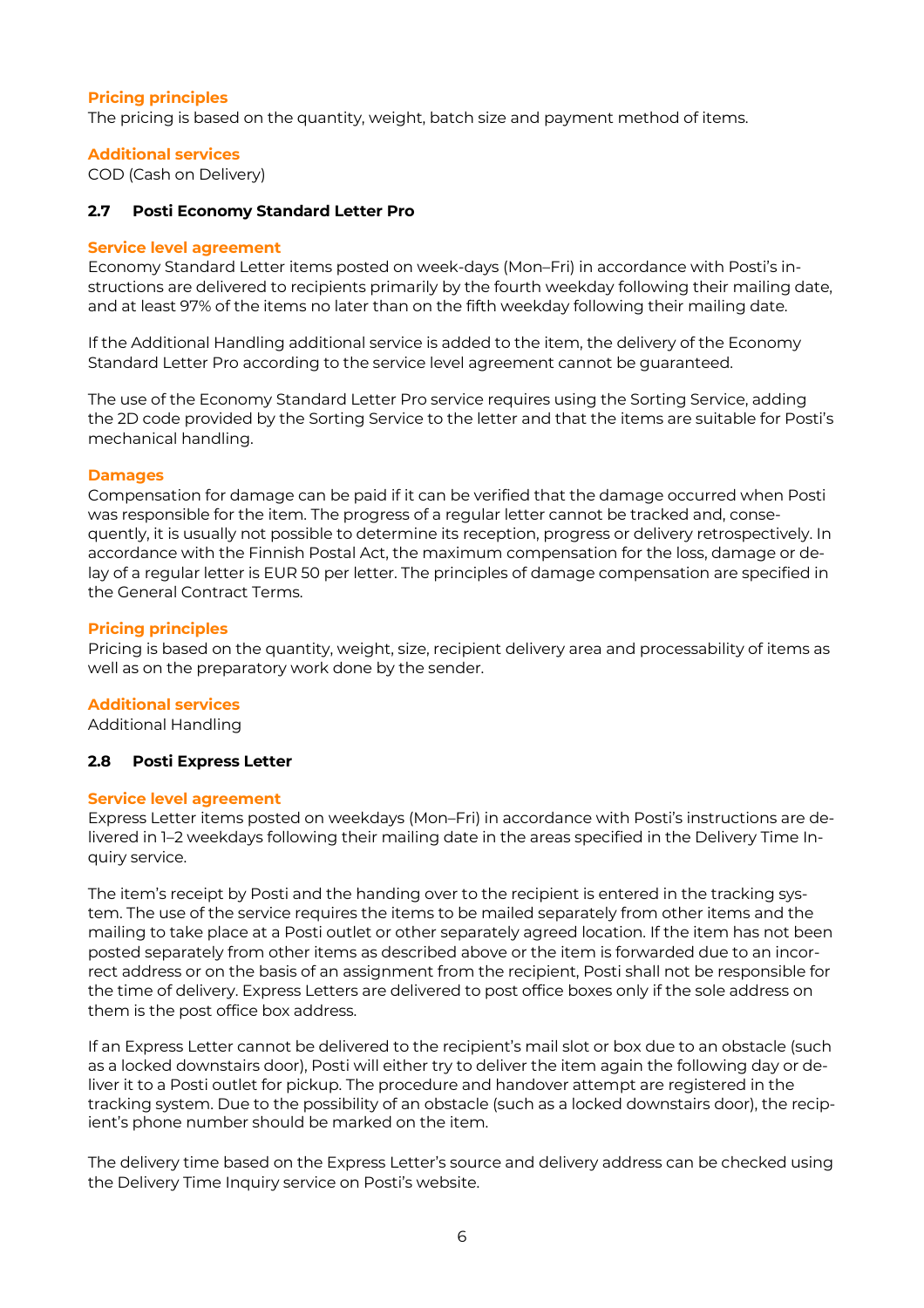#### **Damages**

In accordance with the Finnish Postal Act, if an Express Letter is delayed, the maximum compensation is EUR 150 per letter. In accordance with the Finnish Postal Act, if an Express Letter is lost or damaged, the maximum compensation is EUR 340 per letter. The principles of damage compensation are specified in the General Contract Terms.

### **Pricing principles**

Pricing is based on the weight of an item.

#### **Additional services**

Saturday Delivery

### <span id="page-6-0"></span>**2.9 Posti Registered Letter**

#### **Service level agreement**

A Registered Letter includes Item Tracking. When mailing a Registered Letter, the sender is given a receipt furnished with a unique item ID. The receipt may also be in electronic form.

The letter is delivered to a Posti outlet for pickup, unless otherwise agreed with the recipient. The item will be available for pickup at the outlet primarily on the second and no later than on the third weekday following its mailing date. An electronic notice of arrival or a notice of arrival letter concerning the Registered Letter is sent to the recipient. The Registered Letter is handed over to the recipient or a person authorized by the recipient in exchange for a signature. With an additional service, the sender may limit the right of receipt confirmation so that the letter is only handed over to the recipient in person.

#### **Restrictions**

A Registered Letter must be used according to the General Contract Terms for sending securities, payment devices or personal identification documents assigned to a certain person, among other items.

#### **Damages**

In accordance with the Finnish Postal Act, if a Registered Letter is delayed, the maximum compensation is EUR 85 per letter. In accordance with the Finnish Postal Act, if a Registered Letter is lost or damaged, the maximum compensation is EUR 340 per letter. The principles of damage compensation are specified in the General Contract Terms.

#### **Pricing principles**

Pricing is based on the weight of the items.

#### **Additional services**

Handing over to the Addressee in Person, 2nd Notice of Arrival (requires the use of an electronic notice of arrival).

#### <span id="page-6-1"></span>**2.10 Posti Letter with Advice of Delivery**

#### **Service level agreement**

A Letter with Advice of Delivery includes Item Tracking. The sender is given a receipt furnished with a unique item ID as a proof of both the mailing of a letter with advice of delivery and the handing over of the item to the recipient. The receipt delivered to the sender as a proof of the handing over of the item indicates the time when the item was handed over and the person to whom the item was handed over. The receipts may also be in electronic form.

The letter is delivered to a Posti outlet for pickup, unless otherwise agreed with the recipient. The item will be available for pickup at the outlet primarily on the second and no later than on the third weekday following its mailing date. The recipient will be sent a notice of arrival of the Letter with Advice of Delivery as a letter or the sender can agree separately on the use of an electronic notice of arrival. The letter is handed over to the recipient or a person authorized by the recipient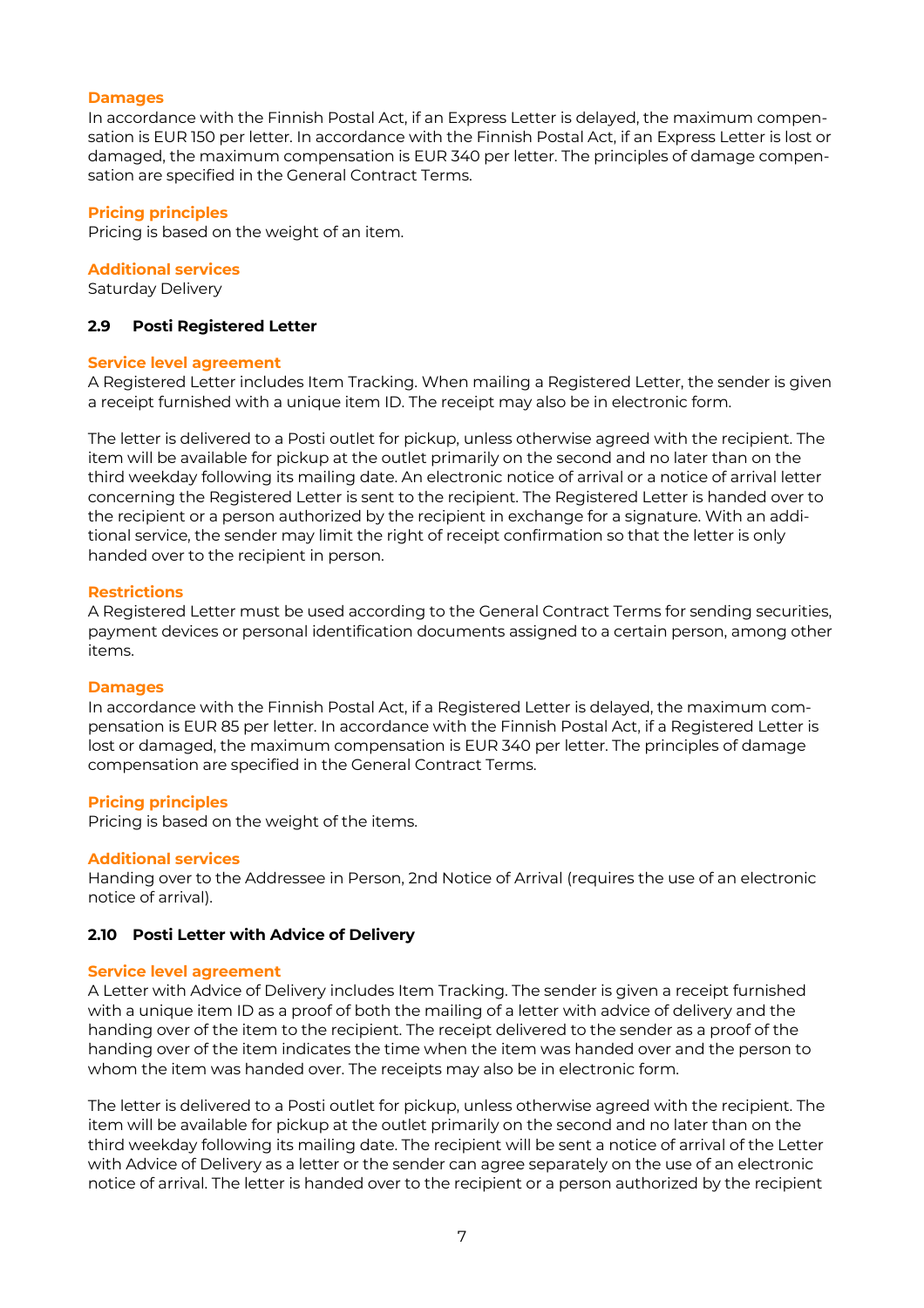against signature. With an additional service, the sender may limit the right of receipt confirmation so that the letter is only handed over to the recipient in person.

## **Restrictions**

A Letter with Advice of Delivery is suitable for the same purposes as a Registered Letter as well as for cases where a proof of notification is required.

#### **Damages**

In accordance with the Finnish Postal Act, if a Letter with Advice of Delivery is delayed, the maximum compensation is EUR 85 per letter. In accordance with the Finnish Postal Act, if a Letter with Advice of Delivery is lost or damaged, the maximum compensation is EUR 340 per letter. The principles of damage compensation are specified in the General Contract Terms.

#### **Pricing principles**

Pricing is based on the weight of the items. Verifiable notifications of courts of law and administrative authorities as a Letter with Advice of Delivery are VAT exempt.

#### **Additional services**

Handing over to the Addressee in Person, 2nd Notice of Arrival (requires the use of an electronic notice of arrival).

#### <span id="page-7-0"></span>**2.11 Insured Item**

#### **Service level agreement**

Cash, securities, precious metals, gems, and other valuable items delivered through Posti must always be sent as Insured Items. Insured Items are handled in a separate secure handling.

An Insured Item includes Item Tracking. When mailing an Insured Item, the sender is given a receipt with a unique item ID. The receipt may also be in electronic form.

The item is delivered to a Posti outlet for pickup, unless otherwise agreed with the recipient. The item will be available for pickup at the outlet primarily on the second and no later than on the third weekday following its mailing date. An electronic notice of arrival or a notice of arrival letter concerning the item is sent to the recipient. The item is handed over to the recipient or a person authorized by the recipient against signature.

#### **Restrictions**

An insured item must be used according to the General Contract Terms for sending money, securities and payment devices, among other items.

Posti will not accept or transport any items or batches that contain a significant amount of money, securities or other valuables, not even as an insured item.

#### **Damages**

If an Insured Item is delayed, the maximum compensation is EUR 150 per item. If an Insured Item is lost or damaged, the insurance covers only actual and substantiated material damage in accordance with insured value. The principles of damage compensation are specified in the General Contract Terms.

#### **Pricing principles**

Pricing is based on the weight and insured value of the items.

#### **Additional services**

Cash on Delivery, Handing over to the Addressee in Person, 2nd Notice of Arrival (requires the use of an electronic notice of arrival).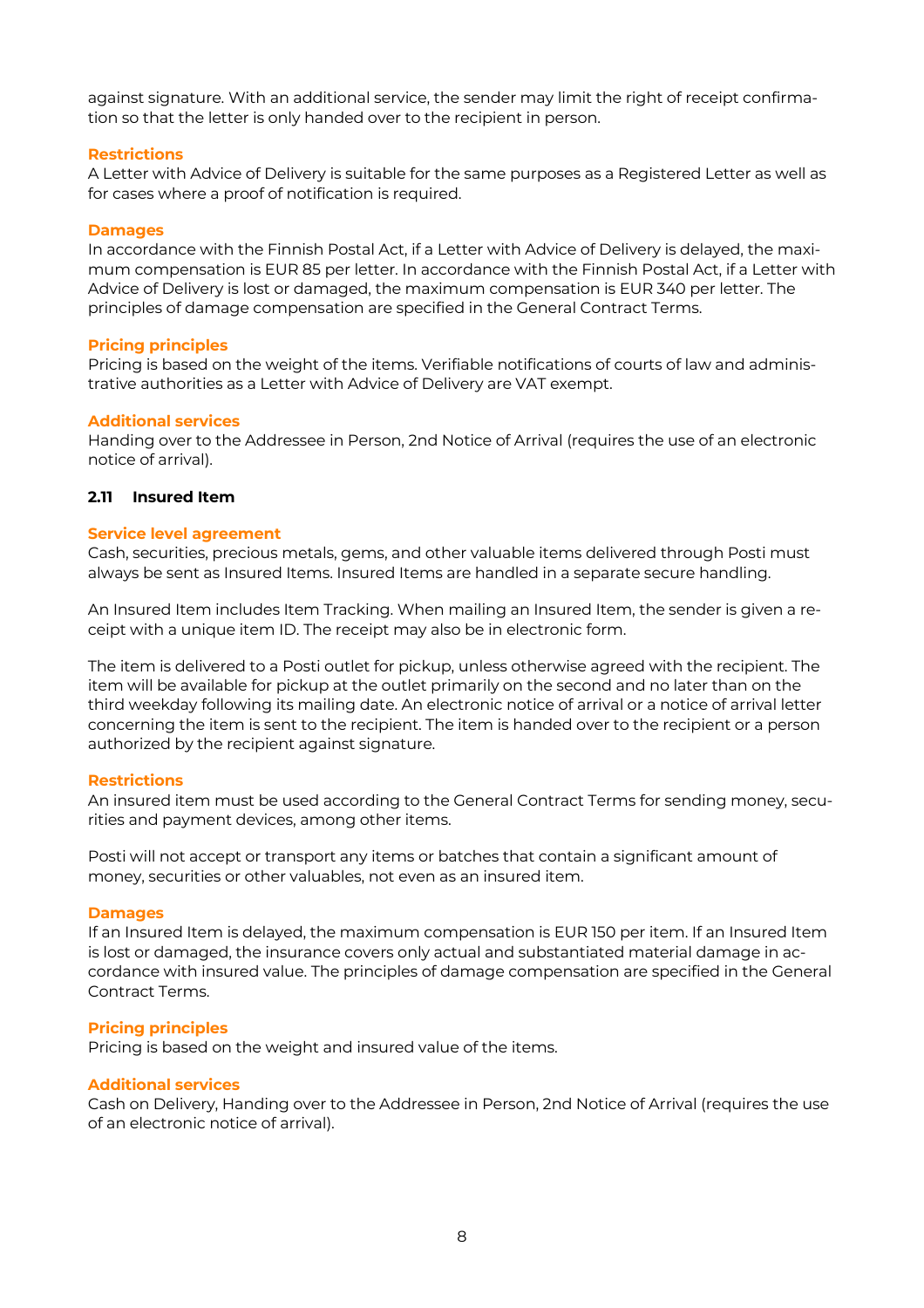## <span id="page-8-0"></span>**2.12 Additional letter services**

Additional services available may vary on the basis of the shipment product and its method of payment. More detailed information can be found in the price list.

## **Maxi Size**

The Maxi Size additional service can be selected for letters stamped with a franking machine.

The Maxi Size additional service is selected whenever a single dimension of a letter exceeds the size 353 mm x 250 mm x 30 mm (more detailed dimensions in the price list). As a rule, Maxi Size items cannot be delivered to a drop-off point due to their large size. A notice of pickup will be delivered for these items. The item can also be delivered, if it is possible from the point of view of mail delivery arrangements.

## **COD (Cash on Delivery)**

The recipient will receive a notice of the arrival of the item (in paper or electronic format). The notice of arrival is handed to the recipient in exchange for a fee specified by the Customer at a postal outlet.

Posti remits the payment to the Customer's account at a bank operating in Finland within two to four (2–4) weekdays (Mon–Fri) of payment. Posti is not responsible for the time taken for the bank transfer between banks. The Customer shall be responsible for the complete, accurate and SEPAcompliant indication of the account number and reference data on the COD assignment. The maximum amount of COD is EUR 2,000 Information is not disclosed through payments. The principles of damage compensation are specified in the General Contract Terms.

Posti shall have the right to charge the COD amount back from the Customer if the COD was paid using a credit card and the company that issued the credit card cancels or charges back the payment in accordance with its own terms and conditions, such as due to a claim concerning the deal made by the buyer.

## **Saturday Delivery**

In separately defined areas, items are delivered in a separate delivery on Saturday (excluding public holidays). In case the item cannot be delivered on Saturday, it will be delivered in the delivery of the following weekday. The services availability areas can be checked using the Delivery Time Inquiry service on Posti's website.

## **2nd Notice of Arrival**

The 2nd Notice of Arrival can be received as an additional service if the Customer uses the electronic notice of arrival. This additional service includes a reminder sent to the recipient if the item has not been picked up as the result of the first notice of arrival included in the service.

## **Handing over to the Addressee in Person**

With this additional service, the handing over of an item can be restricted only to the natural person who has been indicated as the recipient. In this case, the item will not be handed over to a person with a proxy. The handing over of an item addressed to a corporate or organizational recipient cannot be restricted with the additional service.

## **Additional Handling**

If recipient information is not provided to the Sorting Service in accordance with the Contract Price List or other Posti instructions, Additional Handling (subject to a charge) will be added automatically to Economy Standard Letter Pro and Priority Standard Letter Pro items.

The additional handling fee affects the delivery speed of letters.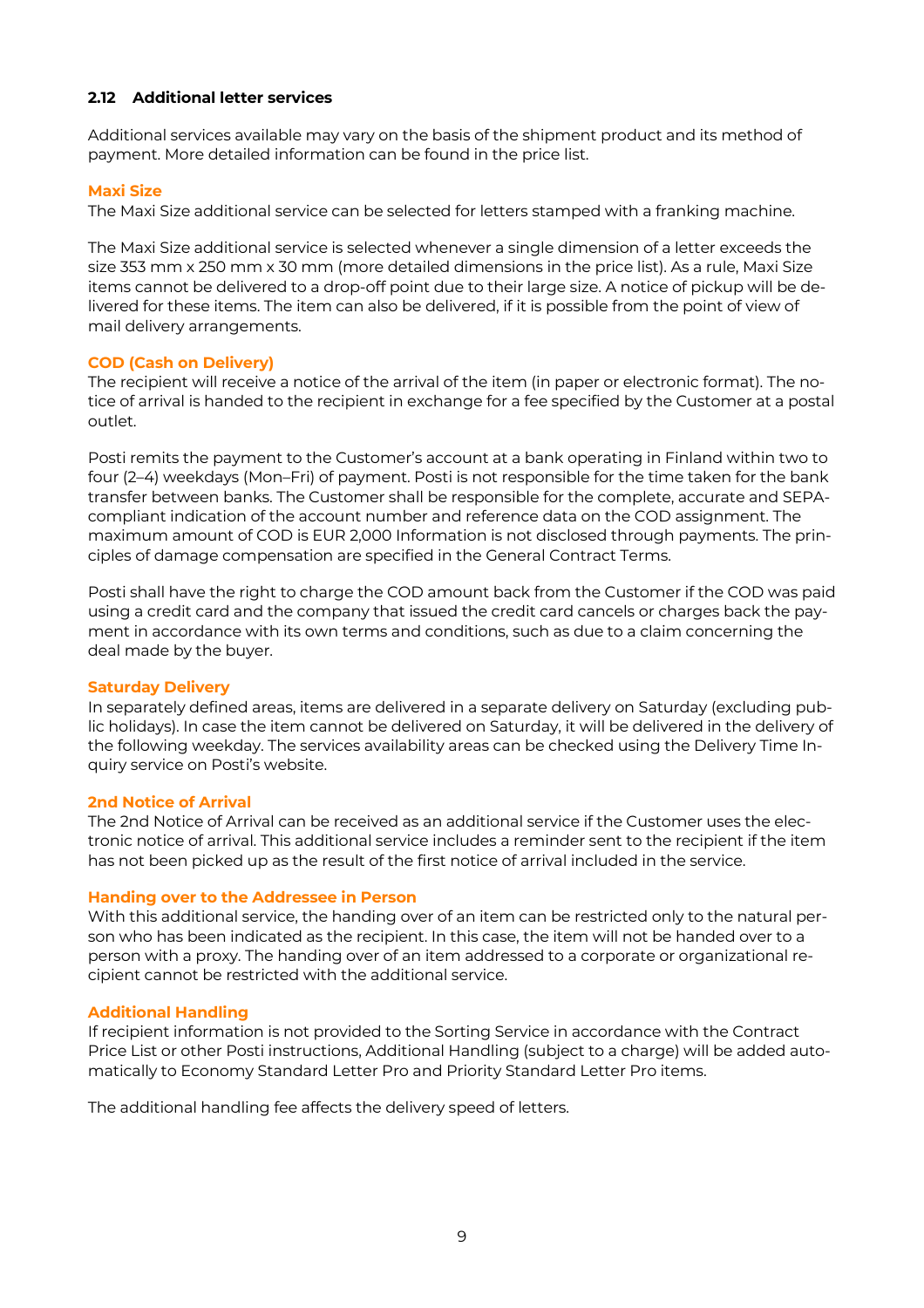## <span id="page-9-0"></span>**3 Domestic Reply Services**

## <span id="page-9-1"></span>**3.1 Service description**

The Customer is given the use of a code and the items bearing that code will be delivered to an address specified by the Customer in mainland Finland and related postage fees shall be charged from the Customer. Posti shall be entitled to dispose of any reply service items in case the delivery address provided by the Customer is incorrect/outdated or the Customer's contract on reply services has terminated.

The Customer stamps/prints the payment indication, reply mail item ID, possible information code and other address markings on the reply mail item according to Posti's instructions.

## <span id="page-9-2"></span>**3.2 Restrictions**

The Priority Reply service is available only when the recipient's delivery address is located in the separately specified postal code areas. Service available for postal code range 00–03. The use of this service requires that the Customer has a minimum of 250,000 Priority Reply mail items annually.

## <span id="page-9-3"></span>**3.3 Customer's obligations**

The Customer shall provide Posti with a valid Finnish mainland delivery address and info codes for reply mail items. Any changes to the delivery address or info codes must be communicated in writing at least 14 days before the change. The Customer shall undertake to pay the postage for its Reply mail items.

## <span id="page-9-4"></span>**3.4 Pricing principles**

Pricing is based on the quantity, weight, size and of delivery speed of items.

## <span id="page-9-5"></span>**3.5 Damages**

Compensation for damage can be paid if it can be verified that the damage occurred when Posti was responsible for the item. The progress of a regular letter cannot be tracked and, consequently, it is usually not possible to determine its reception, progress or delivery retrospectively. In accordance with the Finnish Postal Act, the maximum compensation for the loss, damage or delay of a regular letter is EUR 50 per letter. The principles of damage compensation are specified in the General Contract Terms.

## <span id="page-9-6"></span>**3.6 Posti Economy Reply**

## **Service level agreement**

Economy Reply items are transported at a speed equivalent to that of Economy letters and delivered to the Customer at the delivery address provided by the Customer in the contract, in separate bundles in Posti's delivery.

## **Additional services**

Additional Sorting (info code), Combination Envelope, Additional Handling

## <span id="page-9-7"></span>**3.7 Posti Priority Reply**

## **Service level agreement**

Priority Reply mail items are delivered at a speed equivalent to that of Priority letters.

## **Additional services**

Additional Sorting (info code), Additional Handling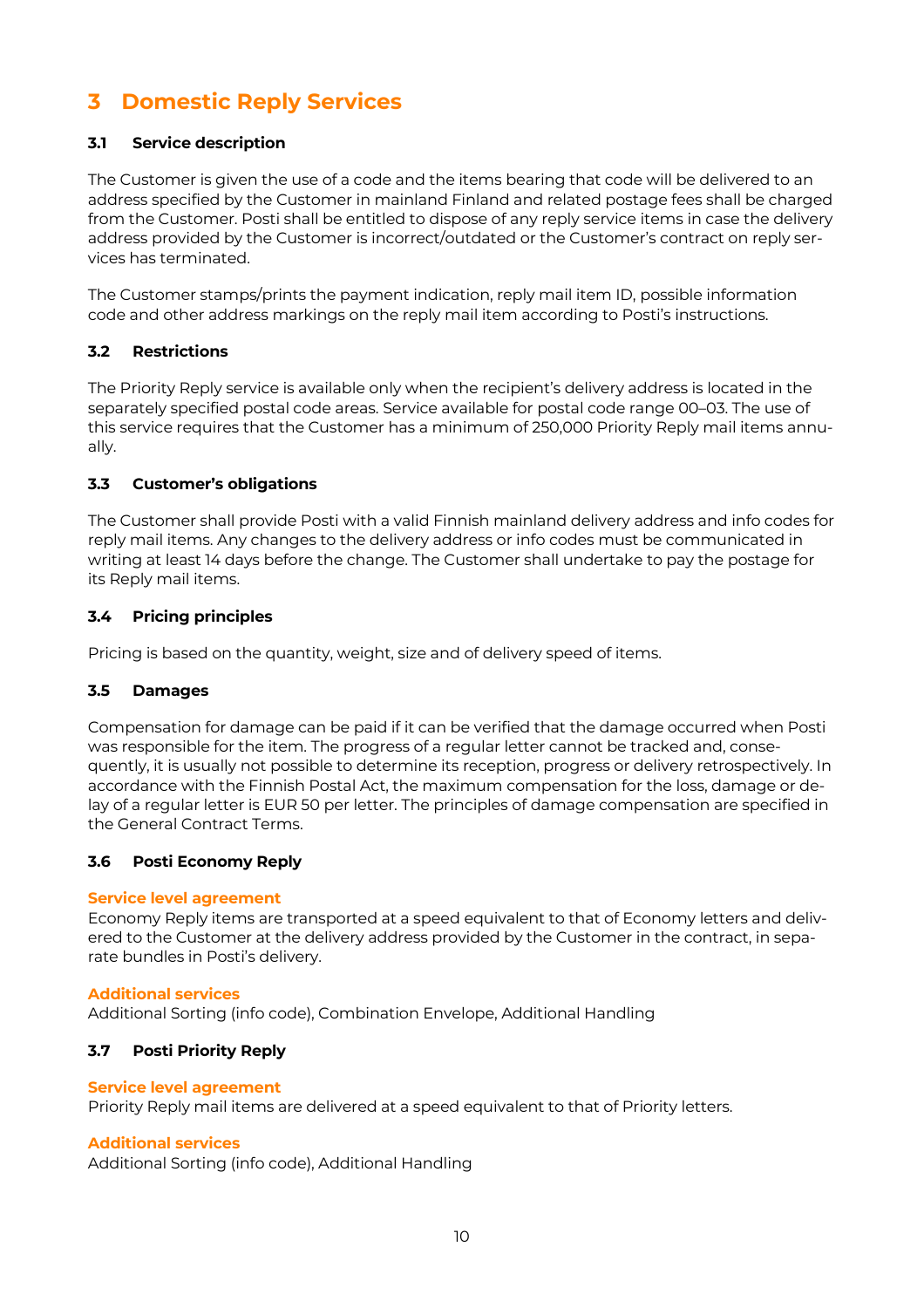## <span id="page-10-0"></span>**3.8 Posti Express Reply**

## **Service Description**

Express Reply items posted on weekdays (Mon–Fri) in accordance with Posti's instructions are delivered in 1–2 weekdays following their mailing date in the areas specified in the Delivery Time Inquiry service.

The item's receipt by Posti and the handing over to the recipient is entered in the tracking system. The use of the service requires the items to be mailed separately from other items and the mailing to take place at a Posti outlet or other separately agreed location. If the item has not been posted separately from other items as described above or the item is forwarded due to an incorrect address or on the basis of an assignment from the recipient, Posti shall not be responsible for the time of delivery.

#### **Additional services**

Additional Sorting (info code), Saturday Delivery, Additional Handling

## <span id="page-10-1"></span>**3.9 Posti Standard Reply**

## **Service Description**

Standard Reply items are transported at a speed equivalent to that of Economy letters and delivered to the Customer at the delivery address provided by the Customer in the contract, in separate bundles in Posti's delivery.

The use of the Standard Reply service requires an envelope that is suitable for machine handling and equipped with a 2D code.

#### **Additional services**

Additional Sorting (info code), Additional Handling

## <span id="page-10-2"></span>**3.10 Additional reply services**

## **Additional Sorting (info code)**

In the Additional Sorting service, Posti sorts items marked with an agreed info code apart from the other reply mail items of the Customer and the marked items can be directed to a different delivery address than other reply mail items.

#### **Combination Envelope**

The Combination Envelope additional service allows there to be two options on the return envelope; both reply mail items, the postage fee of which is paid by the recipient, as well as returning replies, the postage fee of which is paid by the sender themselves.

## **Additional Handling**

The Additional Handling additional service is added automatically if there are handwritten address markings on the reply mail item, the payment indication is missing from the item or the payment indication is not in accordance with Posti's instructions.

## <span id="page-10-3"></span>**4 Small Items**

## <span id="page-10-4"></span>**4.1 Service description**

Small item deliveries are services suitable for transporting goods in the letter mail network, subject to the Finnish Act on Road Transport Contracts.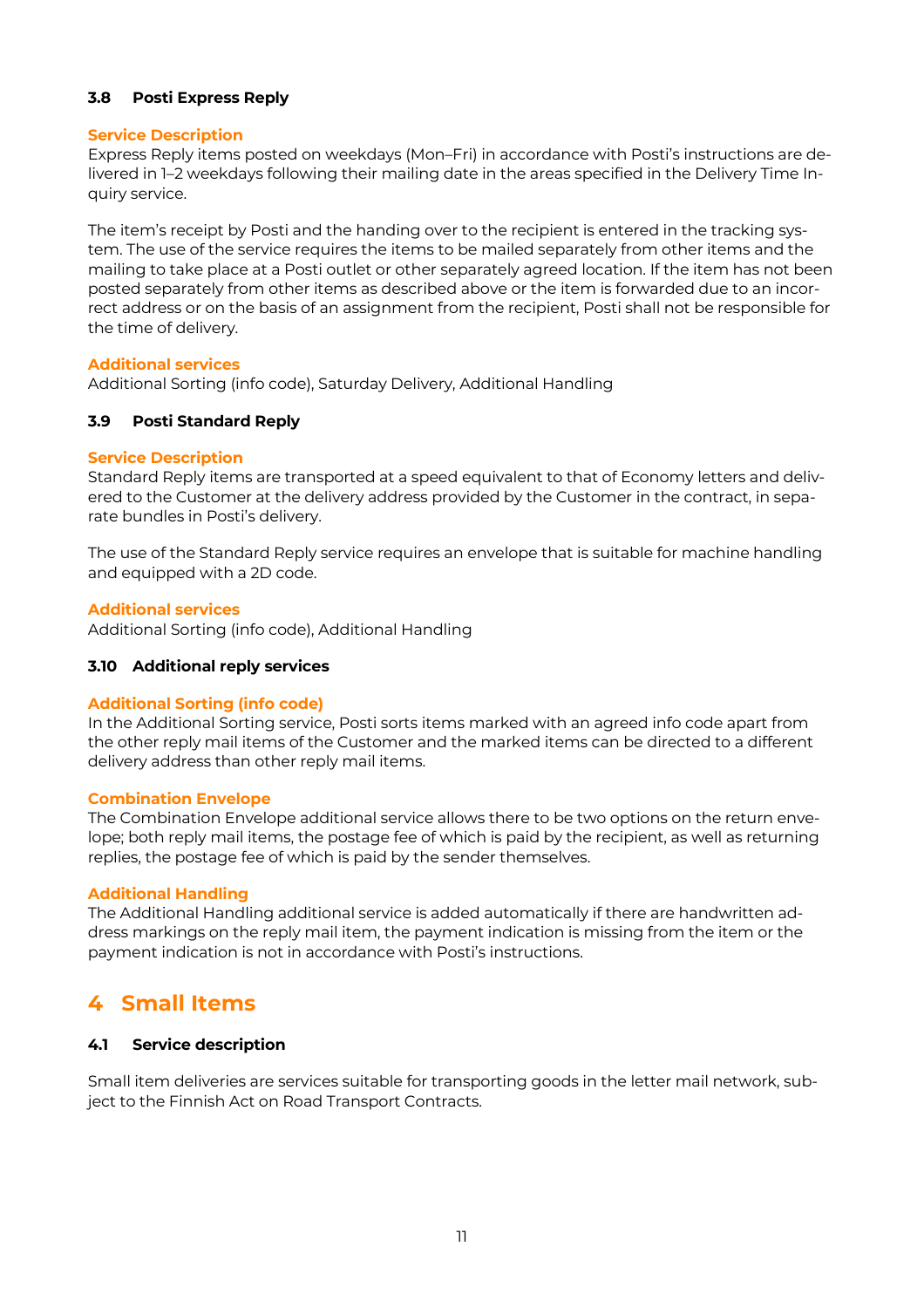## <span id="page-11-0"></span>**4.2 Posti Sample Item**

## **Service level agreement**

Sample Items posted on weekdays (Mon–Fri) in accordance with Posti's instructions are delivered primarily on the next weekday following their mailing date and no later than on the second weekday following their mailing date.

The service includes the handling of fragile items.

The receipt of a Sample Item by Posti and its handover to the recipient are registered in the tracking system. The sample item is delivered to a Posti outlet for pickup, unless otherwise agreed with the recipient.

The sample item service availability areas can be checked from the service on Posti's website.

## <span id="page-11-1"></span>**4.3 Additional services for Sample Items**

## **Saturday Delivery**

In separately defined areas, items are delivered in a separate delivery on Saturday (excluding public holidays). In case the item cannot be delivered on Saturday (excluding public holidays), it will be delivered in the delivery of the following weekday. The service availability areas can be checked from the service on Posti's website.

## <span id="page-11-2"></span>**5 International Letter Services**

## <span id="page-11-3"></span>**5.1 Service description**

International letter services can be used for sending personal messages from Finland to other countries. The extent of secrecy of correspondence varies between countries. The maximum weight of a letter item is 2 kg. The maximum and minimum dimensions of items are detailed in the price list.

## <span id="page-11-4"></span>**5.2 Remailing fee**

According to the Universal Postal Convention, the postal operator of the destination country is entitled to charge an additional fee for items if it interprets that the Customer's items have been produced or published in the destination country or some other country which is not the country of posting, or that the domicile of the shipment sender is in the destination country or said third country. Based on the remailing claim of the postal operator of the destination country, the Customer is required to pay the difference between the VAT-exclusive postage paid by the Customer and the delivery fee charged by the postal operator responsible for the delivery in the destination country added with twenty (20) per cent.

## <span id="page-11-5"></span>**5.3 Customs clearance**

Items containing goods addressed to a destination outside the European Union and to special areas outside the Excise Duty and Value-Added Taxation Area of the Union must be accompanied by the CN22 customs declaration with a bar code if the value of the content is at most SDR 300 (approximately EUR 350). If the value of the content exceeds EUR 300, the item has to be accompanied by the upper part of the CN22 declaration and the CN23 customs declaration in the number of copies required by the destination country. In addition, the sender must also electronically submit the information concerning the item's contents, sender and recipient in advance to the destination country for customs clearance. The customs declaration and the electronic advance information must be completed in accordance with the instructions, and they must state the contents of the item as well as their value and countries of origin in detail for each article. For the electronic advance notification, the sender must also record the item's sender and recipient information. The markings in the customs declaration and electronic advance notification must be in English, French or a language approved by the destination country and itemized to the extent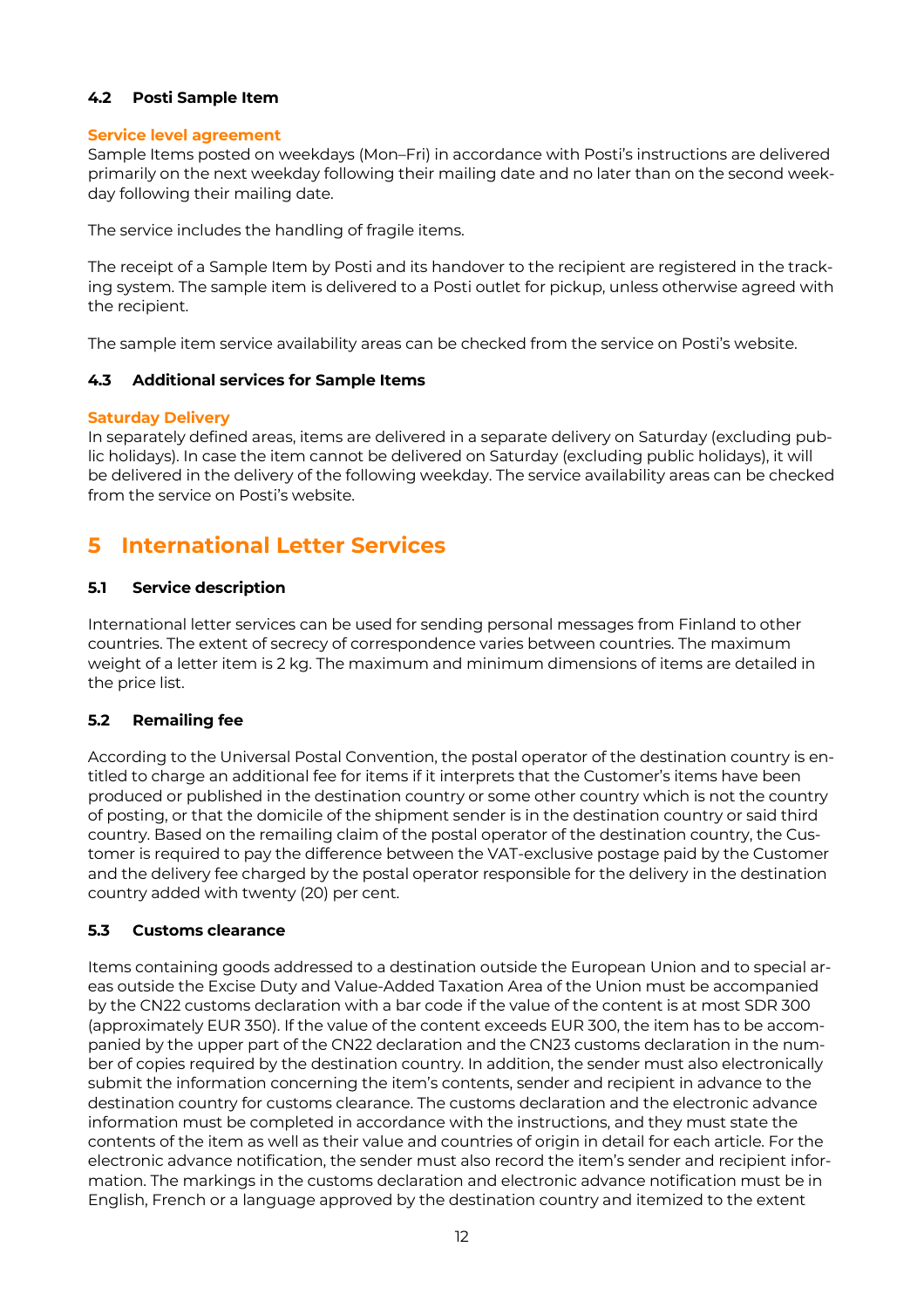that import clearance can be done without difficulty in the destination country. Insufficient information, including the lack of an electronic advance notification, may lead to the item being returned from the destination country.

The Customer shall determine the customs requirements valid at the time from the documents attached to the item, information entered in the customs declaration or from other requirements of the authorities. The Customer is responsible for all information marked on the item or related to it. According to the Universal Postal Convention, postal operators are not liable for customs declaration s or official decisions related to customs declarations.

Posti takes care of the presentation of goods to customs according to Council Regulation (EEC) No 2913/92 establishing the Community Customs Code and any possible later amendments thereto. If required, Posti can arrange any import and export clearance as a separate service.

## <span id="page-12-0"></span>**5.4 Estimated delivery time**

The delivery times of international mail shipments are always estimates. In accordance with UPU's regulations concerning damages payable, Posti shall not be liable for delays in international traffic.

## <span id="page-12-1"></span>**5.5 Restrictions**

In addition to Posti's Product Terms and General Contract Terms, the restrictions and shipment limitations of the destination country apply to the contents of letters addressed to foreign countries.

## <span id="page-12-2"></span>**5.6 Special restrictions**

International deliveries are subject to special restrictions, which the Customer is always responsible for observing. Sending money, securities or precious metals by mail is prohibited in many countries. In addition to postal regulations, national customs and tax regulations, for example, may cause restrictions. Posti is entitled to refuse to deliver a shipment which violates the restrictions. The item content restrictions specified in Posti's General Contract Terms also apply.

## <span id="page-12-3"></span>**5.7 Observing country-specific conditions**

Destination countries may regulate the contents and methods of shipment of shipments arriving in the country. The Customer shall ensure that the item content is allowed to be sent to the destination country. The applicable country-specific restrictions can be checked from the destination country's commercial agency. On its website, Posti publishes some of the most common countryspecific prohibitions and restrictions known to it and related to postal regulation, but Posti cannot assume liability for the completeness of the information in question. As a general rule, no content which is not allowed on flights can be sent abroad.

## <span id="page-12-4"></span>**5.8 Content which is always prohibited**

In addition to Posti's general restrictions on item content and the country-specific restrictions of the destination country, Posti does not accept, for transport abroad, items containing narcotics or psychotropic substances, perishable biological material, infectious substances, radioactive material or substances classified as dangerous for road or air transport, or live animals or insects (exceptions: the transport of bees, leeches, silkworms and insects used for pest control, and flies of the family Drosophilidae between officially recognized research institutes), guns, replicas of guns or explosives, counterfeit products or illegal copies of products.

## <span id="page-12-5"></span>**5.9 Posti Priority Letter International**

## **Service level agreement**

Priority Letters mailed in Finland on weekdays (Mon–Fri) are shipped towards the destination country on the following weekday or, otherwise, on the first available connection following their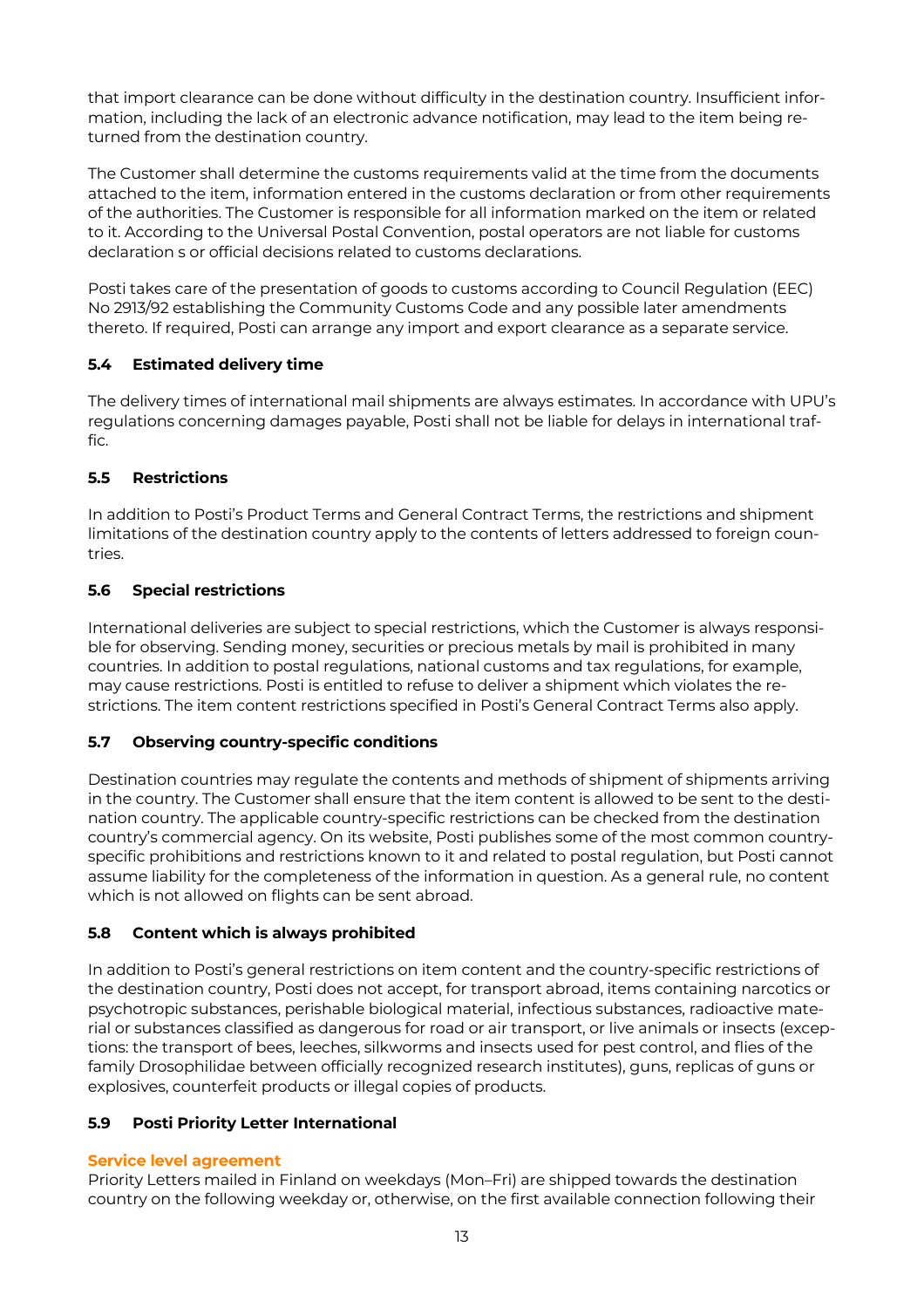mailing. The items are delivered to the destination country primarily via air mail and delivered to the recipient in the destination country within the timeframe for delivery defined by the destination country's postal operator.

### **Damages**

No damage to or delays of ordinary letters are compensated in international postal operations.

#### **Pricing principles**

Pricing is based on the quantity and weight of items. The method of payment may affect the pricing principles applied. The pricing principles based on payment methods are shown in the price list.

#### **Additional letter services for Priority Letter**

No additional services

#### <span id="page-13-0"></span>**5.10 Posti Economy Letter International**

#### **Service level agreement**

Economy letters submitted to Posti on weekdays (Mon–Fri) will be sent from Finland towards the destination country no later than one week after the time of mailing. The items are delivered to the destination country via airmail or surface transport and are delivered to the recipients in the destination country within the timeframe for delivery specified by the destination country.

#### **Damages**

No damage to or delays of ordinary letters are compensated in international postal operations.

#### **Pricing principles**

Pricing is based on the quantity and weight of items. The method of payment may affect the pricing principles applied. The pricing principles based on payment methods are shown in the price list.

## **Additional services for Economy Letter**

No additional services

## <span id="page-13-1"></span>**5.11 Posti Registered Letter International**

When mailing a Registered Letter, the sender is given a receipt including a unique shipment code.

The items are delivered to the destination country and handed over in the destination country according to the conditions of the country in question. In terms of some countries, the sender may limit the right of receipt so that the letter is only handed over to the receiver personally.

A Registered Letter International may only be addressed to one recipient.

#### **Damages**

In international postal operations, the Posti outlets' liability for damages is defined in the agreements of the Universal Postal Union.

A maximum of SDR 30 (Special Drawing Rights) is compensated for a missing, damaged or stolen Registered Letter. Many countries have restricted liability for damages. Delay is not considered a loss subject to damages.

When the loss or entire theft of or damage to a Registered Letter is the result of force majeure not subject to damages, the sender is entitled to a reimbursement of any payments made.

## **Pricing principles**

Pricing is based on the item-specific weight and the tariff zone of the destination country.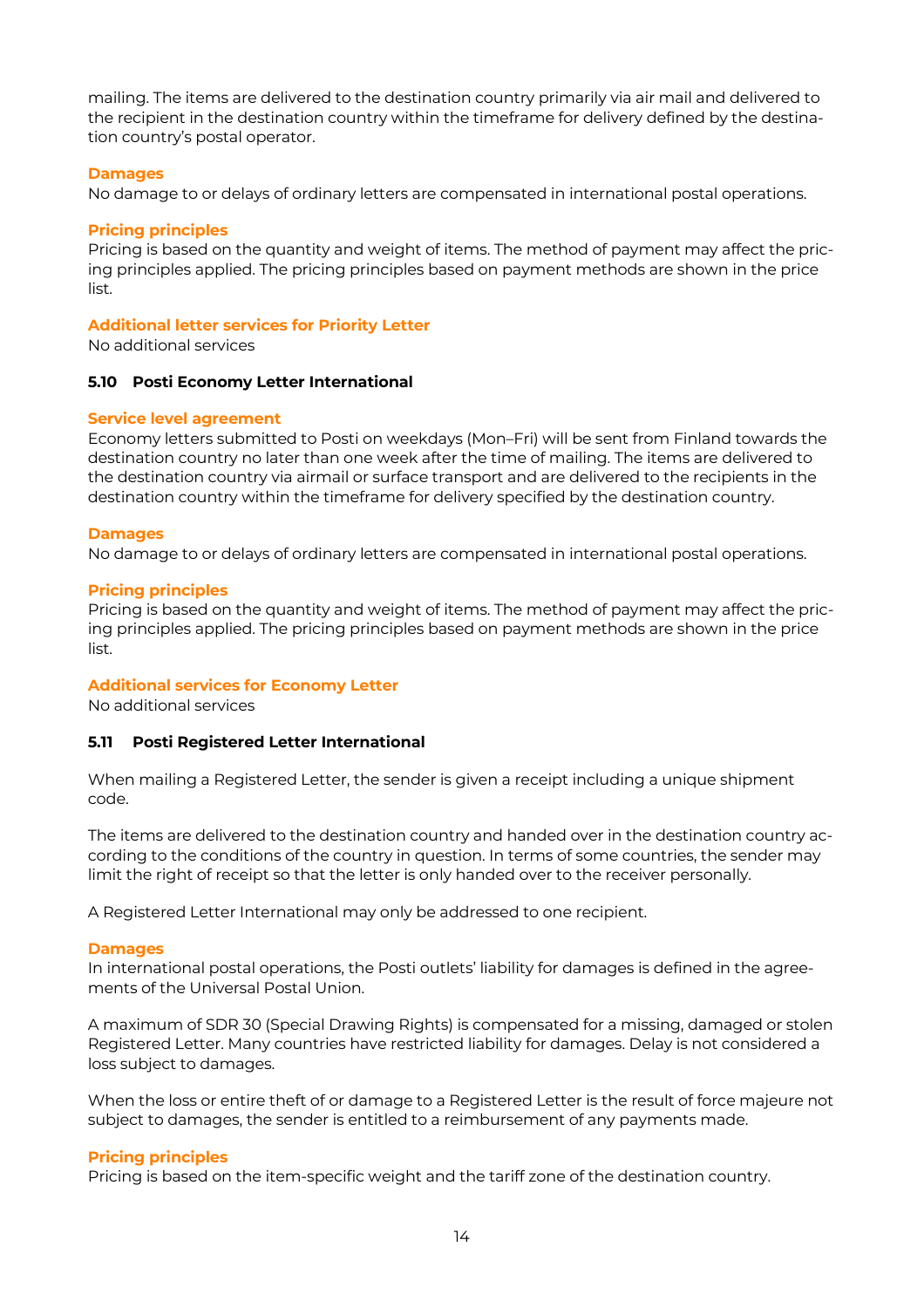## <span id="page-14-0"></span>**5.12 Posti Letter with Advice of Delivery International**

When mailing a Letter with Advice of Delivery, the sender is given a receipt including a unique shipment code.

In addition to the address label, an International Advice of Delivery form CN07 must be attached to the letter and "Avis de réception" or "A.R." must be written in the upper left-hand corner of the address side of the letter, under the sender details.

The items are delivered to the destination country and handed over in the destination country according to the conditions of the country in question. The sender may request that the advice of delivery addressed to any country, indicating also the date of delivery, signed by the recipient or the recipient's proxy and the postal operator in the destination country is returned to the sender from the destination country at the speed of a Priority Letter.

## **Damages**

In international postal operations, the Posti outlets' liability for damages is defined in the agreements of the Universal Postal Union.

A maximum of SDR 30 (Special Drawing Rights) is compensated for a missing, damaged or stolen Letter with Advice of Delivery. Many countries have restricted liability for damages. Delay is not considered a loss subject to damages.

When the loss or entire theft of or damage to a Letter with Advice of Delivery is the result of force majeure not subject to damages, the sender is entitled to a reimbursement of any payments made.

## **Pricing principles**

Pricing is based on the item-specific weight and the tariff zone of the destination country.

Verifiable notifications of courts of law and administrative authorities as a Letter with Advice of Delivery are VAT exempt.

## <span id="page-14-1"></span>**5.13 Posti Exprès Letter International**

Exprès Letters are sent from Finland towards the destination country on the following weekday or ordinary Saturday or, otherwise, on the first available connection following their mailing date. The item is delivered in the destination country as a special express delivery if such a service is offered in the destination country.

## **Damages**

No damage to or delays of Exprès Letters are compensated in international postal operations.

## **Pricing principles**

Pricing is based on the item's destination country's zone-specific rate for a Priority Letter International and an additional Exprès fee.

## <span id="page-14-2"></span>**5.14 Reply Mail Item International (IBRS)**

## **Service Description**

The Customer is given the use of a code and any deliveries bearing that code will be delivered to an address specified by the Customer in mainland Finland and related postage fees shall be charged from the Customer. Posti shall be entitled to dispose of any reply service items in case the delivery address provided by the Customer is incorrect/outdated or the Customer's contract on reply services has terminated.